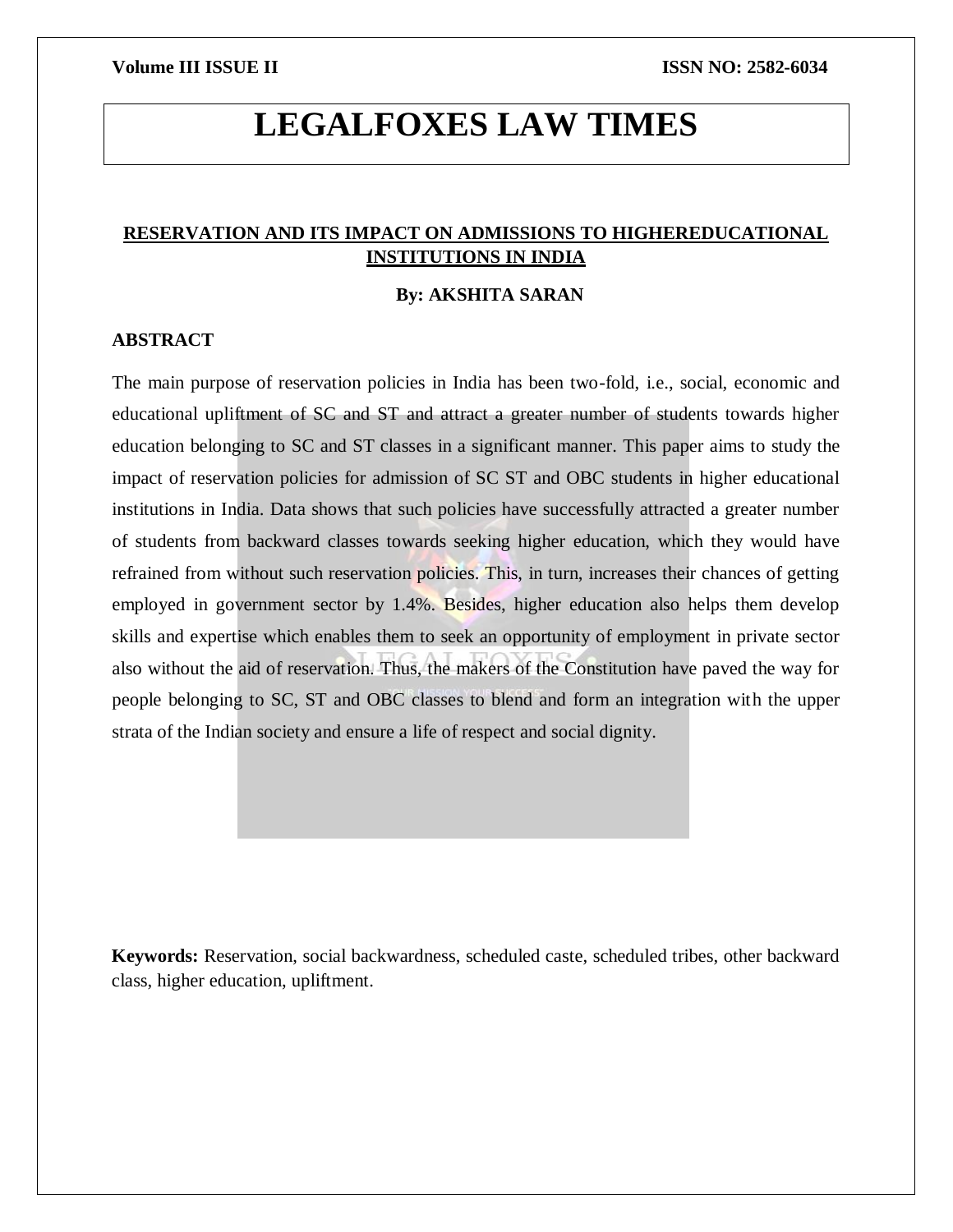#### **INTRODUCTION**

Since 1950s, the number of higher educational institutions and enrollment of students has shown a significant growth from 200,000 students to 7 million by the end of twentieth century. Since the implication of reservation policies in higher educational institutions, the representation of students belonging to SC and ST class has witnessed a slow yet effective growth in the number of SC and ST students. The percentage of admission of ST students have shown better results in this context with a growth from 1.6% to 2.7% within a time span of 20 years. On the other hand, this number rose from 7% to 7.8% for SC students within the period of 20 years, from 1970 to 1990. Thus, the representation of SC and ST students has rose to onehalf and one-third respectively in proportion to their population in the country regarding admission to higher educational institutions with the aid of reservation policy. According to statistics, SC and ST students are mostly enrolled in art programmes for higher education as compared to prestigious programmes such as engineering, law and medicine. Obviously, there is under-representation of SCs and STs in masters and PhD programmes. Nevertheless, there has been a significant increase in representation of number of students belonging to backward classes in higher education. Reservation policies for enrollment in higher education institutions has evidently motivated such students to make use of the policy and pursue higher education which would in turn accelerate social, economical and educational upliftment.

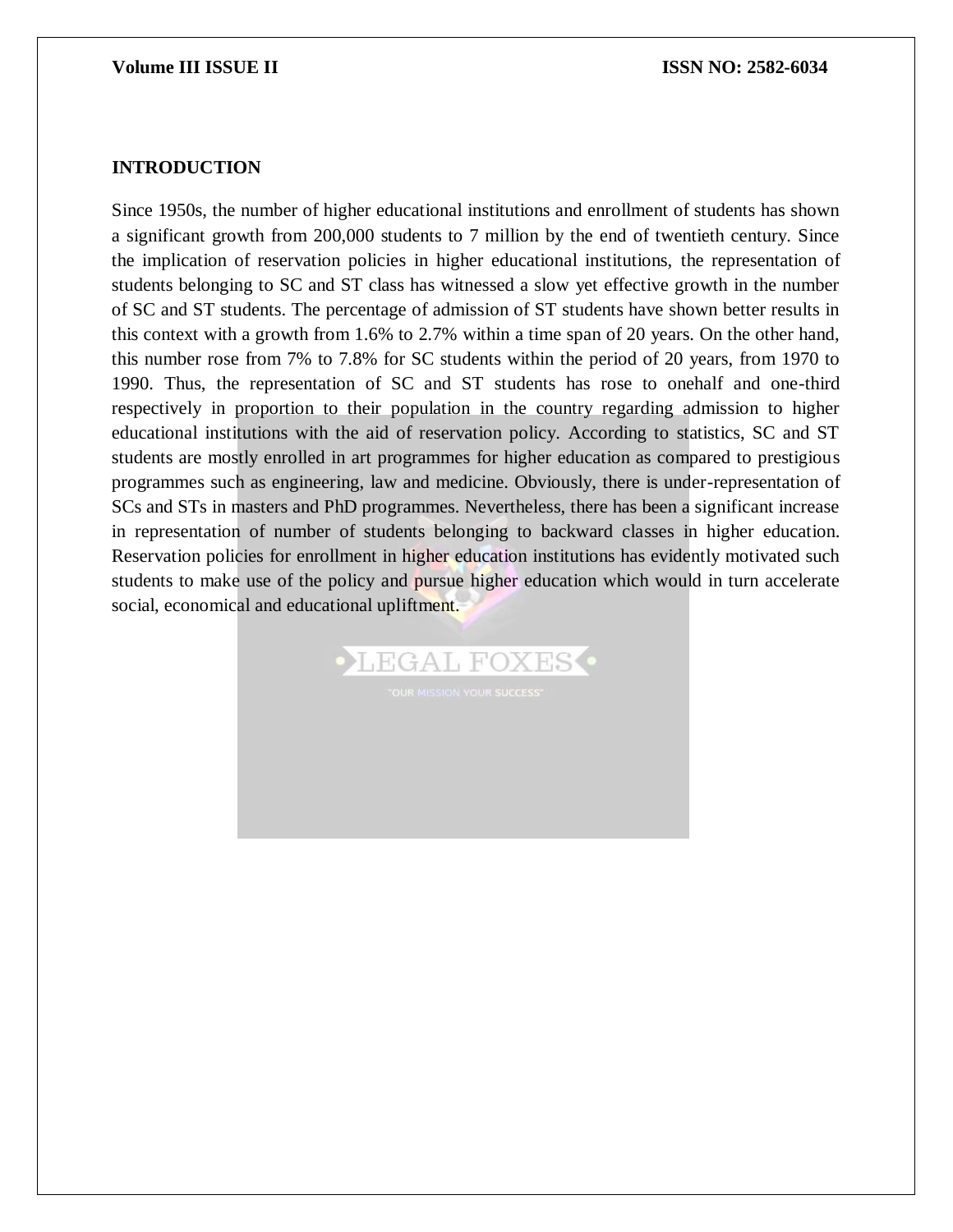#### **IMPACT OF RESERVATION ON SC AND ST ENROLLMENT**

The attribution for slow yet effective educational upliftment of SC and ST citizens clearly belongs to implication of reservation in higher educational institutions. Although, it is not easy to identify the exact difference which is brought by these reservation policies. The cause of this shall mainly vest in the complex structure and administration of India's reservation policies applied by different educational institutions in the field of education. Another reason would be the implication of reservation in public institutions only under the control of state and central government wherein 15% seats are reserved for students belonging to scheduled caste and 7.5% seats belong to the members of scheduled tribes. Since the number of private institutions are growing rapidly after 1990, the non-applicability of reservation in such institutions does not seem to promote these policies. Though these policies were brought by the government in 1950s, there was significant delay in implementing them. Even now, they are not fully applicable in India in a proper and structured way.

For the purpose of reservation of seats in educational institutions, minimum qualifying marks are set properly for candidates belonging to SC and ST below the cut-off set for the general category. Although, it shall be noted that surprisingly such reserved seats go unfilled for enrollment in schools and other educational institutions because there is lack of applicants from these groups who have completed secondary education and wish to pursue higher education, or meet the requirement for admission. Nevertheless, there has been a significant increase in representation of number of students belonging to backward classes in higher education. Reservation policies for enrollment in higher education institutions has evidently motivated such students to make use of the policy and pursue higher education which would in turn accelerate social, economic and educational upliftment. This has been evidently proved by a study conducted by two scholars, Palshikar and Patwardhan in which they found that about  $1/6<sup>th</sup>$  of a sample of SC and ST students who were admitted to reserved seats scored high enough in the entrance examination of a regional medical college in Pune, Maharashtra to have been admitted as general entry students.<sup>1</sup> Further, in case of OBC aspirants in reserved seats, this figure rose to around  $5/6<sup>th</sup>$  as per the study. $2$ 

Therefore, there is no ambiguity in the fact that implication of reservation policies in educational institutions is an effective attempt of the Constitution makers to afford an equal

opportunity to SC and ST aspirants at the most prestigious Indian universities and other educational institutions for higher education, professional training and technical skill development, which are mostly under the control and management of central or state government. Without such policies, it would have been nearly impossible to grab such

 $2$  Id.

 $\overline{\phantom{a}}$ 

<sup>1</sup>Thomas E. Weisskopf, "Impact of Reservation on Admissions to Higher Education in India"39 *Economic and Political Weekly* 4339 (2004).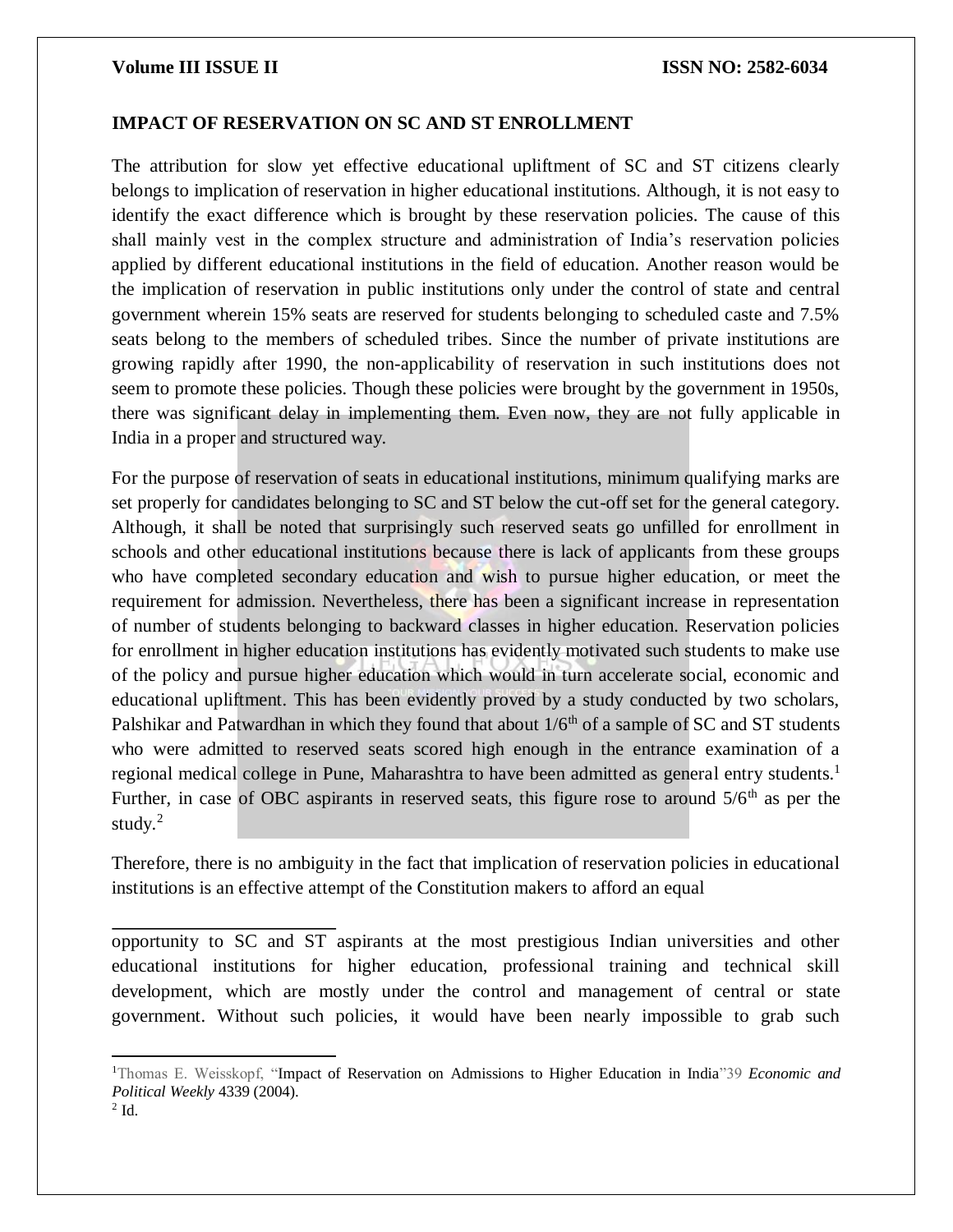opportunities due to staunch prevalence of social inequalities and the rigid caste system. Reservation has made high quality primary, secondary and higher education possible for members of these groups, along with privately funded workshops and tutorials at concessional rates. Besides the case of elite institutions, a reasonable number of aspirants belonging to these backward groups score high enough in qualifying examinations for admissions, which are set for the general category candidates by some non-elite institutions as well. Even after all these efforts, there prevails a likelihood that a major number of students belonging to SC and ST groups have been encouraged to pursue higher education because of reservation policies. It may be concluded that these reservation policies have made a great difference in the lives of members belonging to backward groups. Around 7,00,000 of these students have successfully enrolled in higher education by the end of twentieth century. Undoubtedly, there is a reasonable increase in the number of students getting enrolled in higher education institutions for better education and in order to seek government employment in future over the recent decades.

## **ACADEMIC PERFORMANCE OF SC AND ST STUDENTS AS THEBENEFICIARIES OF RESERVATION POLICIES**

In the year 1965-66, Karlekar reports by the University Grant Commission (UGC), which conducted a survey in 15 universities found that only 36% of the total SC and ST students enrolled for higher education managed to pass their examinations. Chitnis conducted a survey in colleges which offered arts and science programmes for data collection in this regard during the late 1960s. The report submitted acknowledged the fact that the average academic performance of SC was worse than that of general category students. Another survey conducted by Indian Council of Social Science Research (ICSSR) systematically reported that there is a higher ate of dropouts from college among the SC and ST groups, besides a poor academic performance.

Another detailed study was conducted by Aikara in the year 1980 on the basis of analyses of 10 colleges in Mumbai from the early 1970s. these colleges offered a number of programmes in different fields including arts, law, medicines, science and engineering. It was found that only 10 percent of total students belonged to the SC group and most of them got enrollment into private colleges while very few of these students secured a seat in government colleges for medical and engineering programmes. Between the year 1970 to 1973, only 23 percent of SC students passed their final examinations, whereas most students from the general category, approximately 52 percent, managed to pass clearly in their year-end examination, the rest of the students reportedly remained absent for their exams. Many of SC students, nearly 60 percent, dropped out of college in their second and third years of higher study. Aikara found that minority students who scored higher marks in academics, especially in the field of engineering and medicine, were an